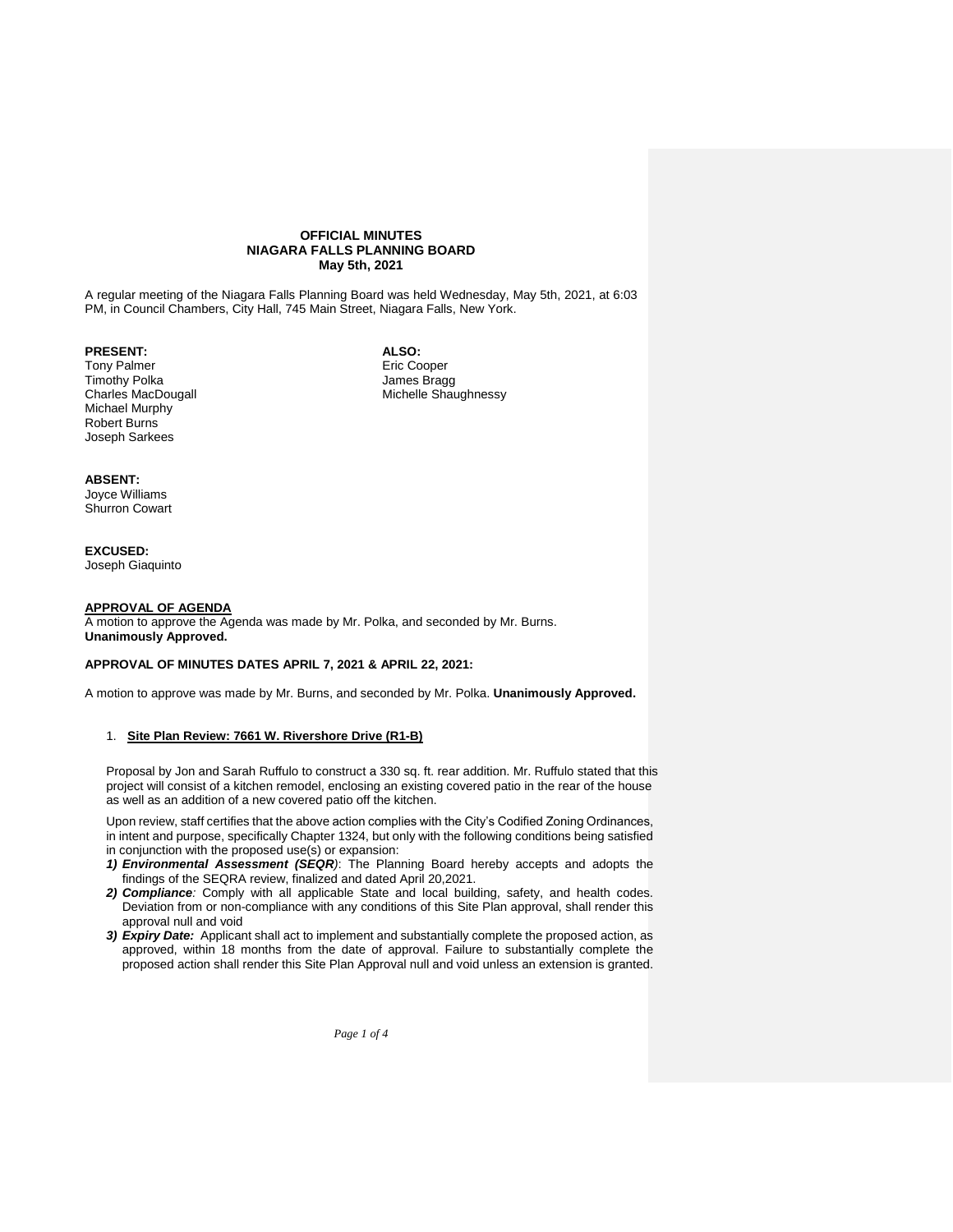- *4) Landscaping*: In lieu of the required tree planting and given the developed nature of the site, the existing landscaping is sufficient to fulfill zoning requirements.
- *5) Set*-backs: The construction must maintain all required front and side-yard setbacks for the district and shall not expand the budling footprint beyond that indicated on the Site Plan on file with the Planning Office.

Motion to Approve Site Plan was made by Mr. Murphy, and seconded by Mr. Polka.

### **POLLED VOTE**

| Approved       | <b>Unanimously Approved</b> |
|----------------|-----------------------------|
| Mr. Palmer     | Yes                         |
| Mr. Sarkees    | Yes                         |
| Mr. Burns      | Yes                         |
| Mr. Polka      | Yes                         |
| Mr. Murphy     | Yes                         |
| Mr. MacDougall | Yes                         |
|                |                             |

#### **2. Site Plan Review: 9001 Niagara Falls Blvd (C-3)**

Proposal by John Bennett to construct second story addition for the expansion of residential living space.

Mr. Bragg stated that Code Enforcement would like the Planning Board to review this item to ensure fits project fits within Zoning. The hotel owner would like to addition of a second story to existing structure. By right, the owner can go up to 65 feet in height. The issue that may arise is that there is an existing Billboard present on adjacent parcel that the addition may block.

Mr. Bragg stated that the Board should Table this item as applicant has not provided a complete application as of yet, but he felt the Board should be aware of this project and have time to review as Code Enforcement has requested.

Mr. Polka stated that he does not remember approving that Bill Board ever and that should be looked into.

Motion to Table this Action Item was made by Mr. Polka, and seconded by Mr. MacDougall.

#### **POLLED VOTE**

| Mr. MacDougall | Yes                         |
|----------------|-----------------------------|
| Mr. Murphy     | Yes                         |
| Mr. Polka      | Yes                         |
| Mr. Burns      | Yes                         |
| Mr. Sarkees    | Yes                         |
| Mr. Palmer     | Yes                         |
| Approved       | <b>Unanimously Approved</b> |
|                |                             |

**3. Recommendation to City Council: Encroachment of Right-of-Way: 200 Rainbow Boulevard (D1-D): 3.**

Proposal by Matthew Green of Rupal Hospitality Group for Encroachment's associated with porte cochere (2<sup>nd</sup> Street), billboards, patio and sign.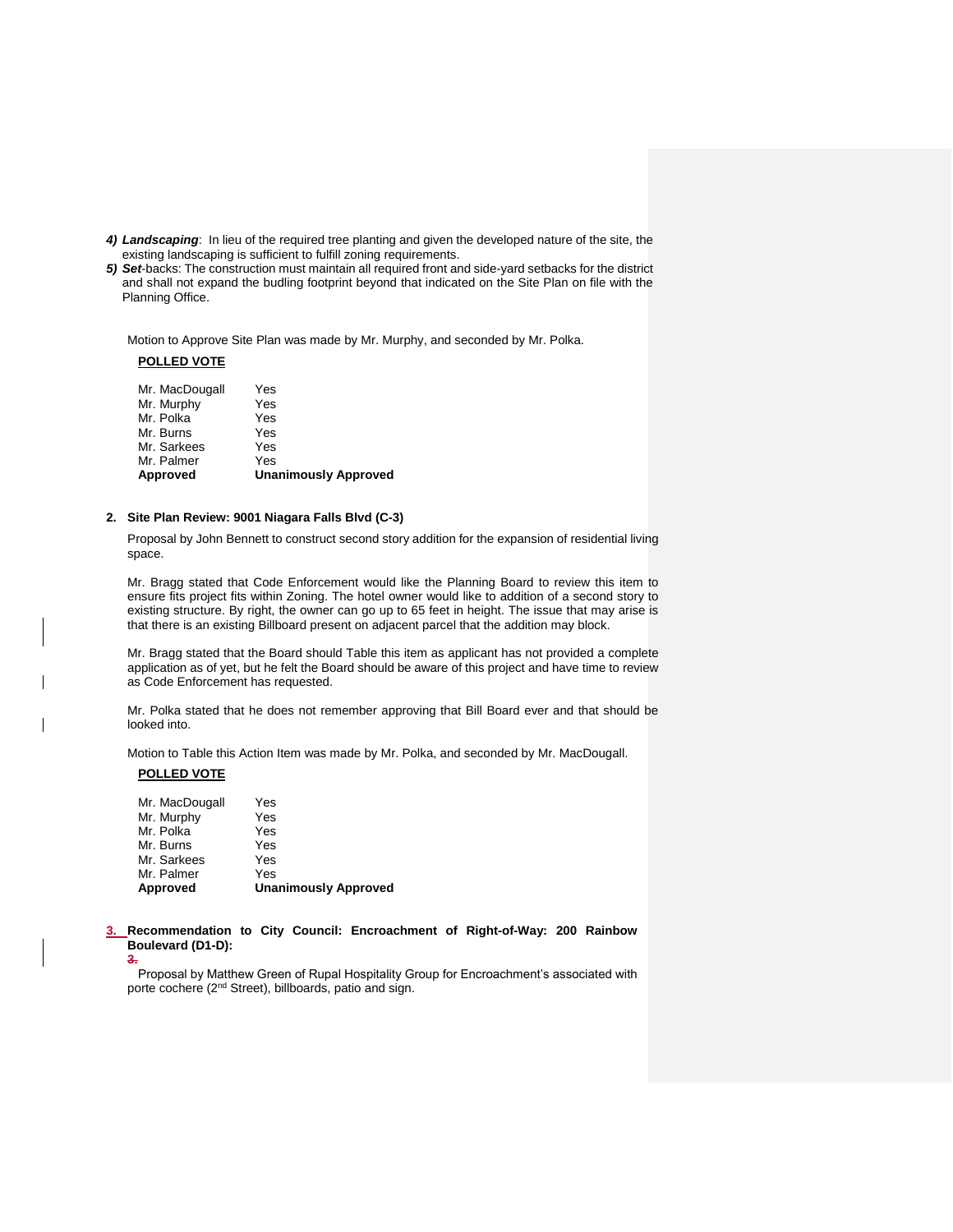Mr. Patel was present and addressed the Board detailing that the project is a 58-unit upscale hotel with a patio that crates an oasis for visitors and pedestrians. The Port Cochere is designed to dress up the hotel's entrance and protect guests from the elements.

Mr. Bragg stated that the Board has reviewed and Approved Site plans for this Project twice in the past, and this is just a request for the Encroachment onto City R-O-W. This encroachment was part of the original Site Plan approval conditions at both previous reviews. The applicant received permits for the porte cochere is already constructed on the Site.

Chairman Palmer asked about the condition of approval regarding expiration.

Mr. Murphy stated that he wants to be very clear to City Council and Code Enforcement that he does not think it is fair for the Planning Board to be put in the position of having to vote on an item that has already been constructed and who'swhose timeline, per conditions, has expired. However, he does not think the applicant should be held responsible for this error and be forced to dismantle the porte cochere-so he Motions to approve, however he does so under Protest.

Mr. Cooper asked that the Board attempt to consider this request as if it had not already been constructed. He advised that the Board should vote in the manner best serving their charge and the public interest.

Mr. Polka stated that the drawings submitted for review were too small to read. For this reason, his vote is No for this Action Item.

Mr. MacDougall would like all future submissions to be done in 11X17 format, the other Board members agreed.

Motion to Approve Site Plan was made by Mr. Murphy, and seconded by Mr. MacDougall.

## **POLLED VOTE**

| Approved       | Approved |
|----------------|----------|
| Mr. Palmer     | Yes      |
| Mr. Sarkees    | Yes      |
| Mr. Burns      | Yes      |
| Mr. Polka      | No       |
| Mr. Murphy     | Yes      |
| Mr. MacDougall | Yes      |

## **NEW BUSINESS**

None

#### **OLD BUSINESS** None

#### **COMMUNICATIONS** None

#### **PLANNING REPORT:**

-Mr. Cooper stated that on April 27<sup>th</sup>, 2021 they held a NF Strategic Economic DevelopmentEC Fund meeting which had approximately 70 people in attendance. There is up toat least \$10 million in funds